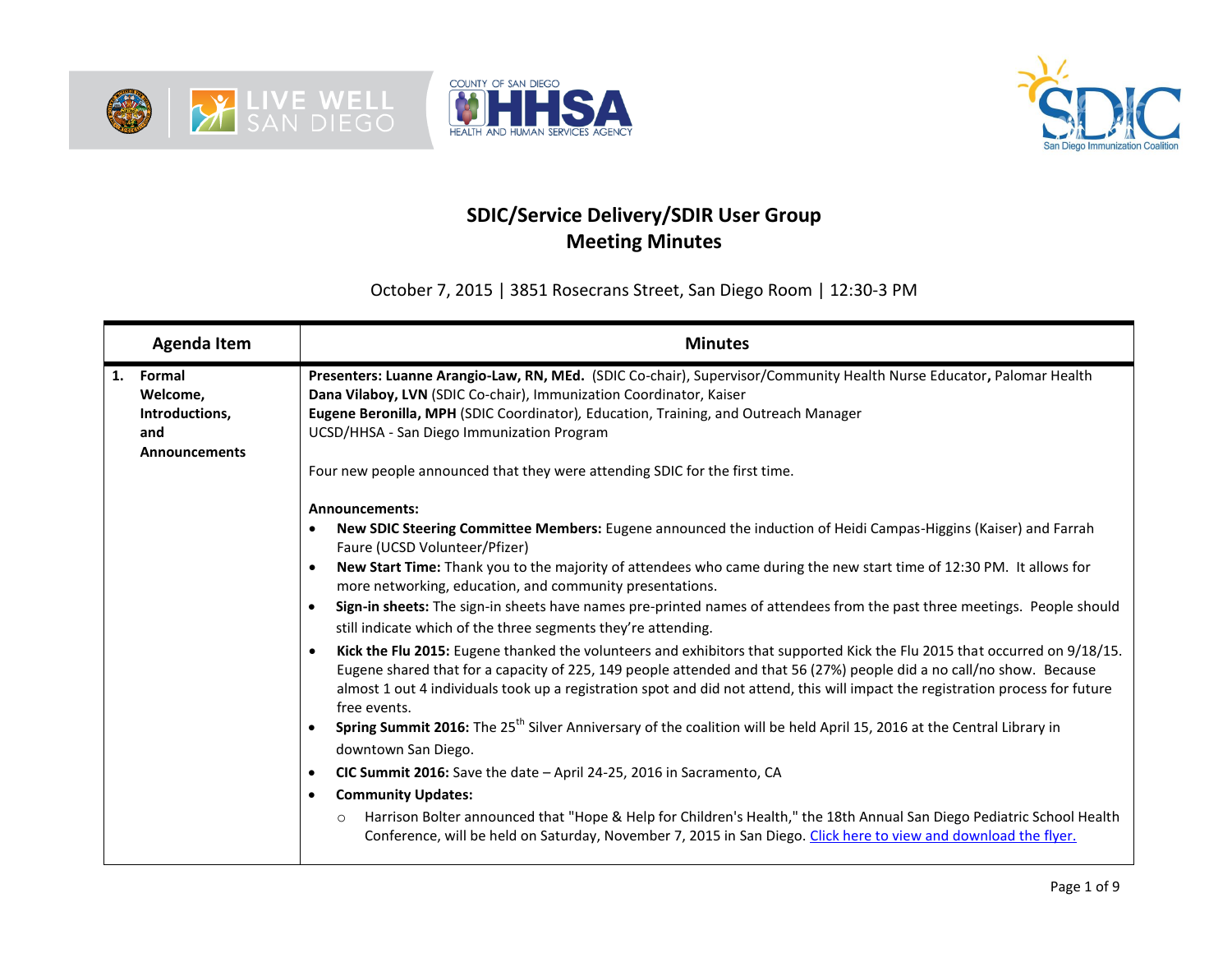





| <b>County Influenza</b><br>Presenter: Brit Colanter, MPH, Epidemiologist II<br>2. |                                                                                           |                                                                                                                                                                                                                                                                                                                                                                                                                                                                                                                                                                                                                                                                                                               |                                                                                                                                                                                                                                                                                                                                                                                                                                                                                                                                                                                                                                                                                                                                                                                |  |  |  |  |
|-----------------------------------------------------------------------------------|-------------------------------------------------------------------------------------------|---------------------------------------------------------------------------------------------------------------------------------------------------------------------------------------------------------------------------------------------------------------------------------------------------------------------------------------------------------------------------------------------------------------------------------------------------------------------------------------------------------------------------------------------------------------------------------------------------------------------------------------------------------------------------------------------------------------|--------------------------------------------------------------------------------------------------------------------------------------------------------------------------------------------------------------------------------------------------------------------------------------------------------------------------------------------------------------------------------------------------------------------------------------------------------------------------------------------------------------------------------------------------------------------------------------------------------------------------------------------------------------------------------------------------------------------------------------------------------------------------------|--|--|--|--|
|                                                                                   | <b>Surveillance</b>                                                                       | County of San Diego, Epidemiology and Immunization Services Branch                                                                                                                                                                                                                                                                                                                                                                                                                                                                                                                                                                                                                                            |                                                                                                                                                                                                                                                                                                                                                                                                                                                                                                                                                                                                                                                                                                                                                                                |  |  |  |  |
|                                                                                   | Update                                                                                    | Email: Brit.Colanter@sdcounty.ca.gov                                                                                                                                                                                                                                                                                                                                                                                                                                                                                                                                                                                                                                                                          | <b>County of San Diego</b>                                                                                                                                                                                                                                                                                                                                                                                                                                                                                                                                                                                                                                                                                                                                                     |  |  |  |  |
|                                                                                   |                                                                                           | Phone: 619-692-8415                                                                                                                                                                                                                                                                                                                                                                                                                                                                                                                                                                                                                                                                                           | $\mathbb{C}$<br><b>INFLUENZA WATCI</b>                                                                                                                                                                                                                                                                                                                                                                                                                                                                                                                                                                                                                                                                                                                                         |  |  |  |  |
|                                                                                   |                                                                                           | Presentation Slides: Colanter SDIC 15 1007<br>Brit presented last year's influenza statistics and provided a peek of this year's early<br>numbers. The highlights:<br>2014-15 was predominantly an influenza A/H3 season<br>The County recorded 97 flu-related deaths, the most documented cases for our region<br>78 outbreaks occurred last year, mostly related to long term care facilities<br>So far in the 2015-16 season, 60 flu cases have been reported (mostly A).<br>Click on the image to sign up for the County of San Diego Influenza Watch using Brit's<br>contact info above. SDIC members agreed that it is a great<br>HHSA Influenza Watch<br>resource with easy-to-understand information. | weekly befluenze Wotch is to sam<br>ice in San Diego County. Please note that reported weekly<br>and may change due to delayed submissions and additional<br>data are prelix<br>Johanntony resu<br>Current Week 14 (ending 4/11/2015)<br>* 27 new influenza detections reported: Decreasing activity<br>* 3% influenza-like-illness (IU) among emergency department v<br>* 0 influenza-related deaths reported this week<br>* 8% of deaths registered with pneumonia and/or influenza: Expe<br>6,698<br>138<br><b>CUC+</b><br>79<br>Table 1. Influenza Surveillance Indicator<br>FY 2014-15<br>FY 2013-14 Ave<br>14 13 FYTD" 14 FYTD"<br>tions reported (rapid or PCF<br>ent of emergency department visits for ILI<br><b><i>*</i>HHSA</b><br><b>ELIVE WELL</b><br>Page 1 of 7 |  |  |  |  |
| 3.                                                                                | <b>UCSD</b><br>MotherToBaby<br><b>Program Overview</b><br>& Flu Vaccine<br><b>Studies</b> | Presenter: Jack Degnan, MPH, Public Information Specialist<br><b>UCSD</b><br>Email: jdegnan@ucsd.edu<br>Presentation Slides: Degnan SDIC 15 1007<br>Jack provided an overview of UCSD's MotherToBaby program, which provides evidence-<br>based counseling for women who have questions about exposures during pregnancy and also<br>conducts observational research studies. This would be a great resource for pregnant<br>families, and your patients can get reinforcements about the benefits of Tdap and the<br>influenza vaccines during pregnancy.<br>Click on the image to download a flyer to enroll pregnant women in a study about the flu<br>shot. The study will be obervational only.          | Pregnant? Got Your Flu Shot?<br>Help Us Help Future<br><b>Moms and Babies</b><br>MotherToBahy Pregnancy Studies is current<br>our normal routine are required. If you<br>articipate, we'll follow you throughout yo<br>regnancy and follow your child to age 1<br>· 2-4 phone interview<br>Release of medical records for your<br>regnancy and child up to 1 year of age<br>mation or to sic<br>call (877) 311-8972<br>sit PrognancySt                                                                                                                                                                                                                                                                                                                                         |  |  |  |  |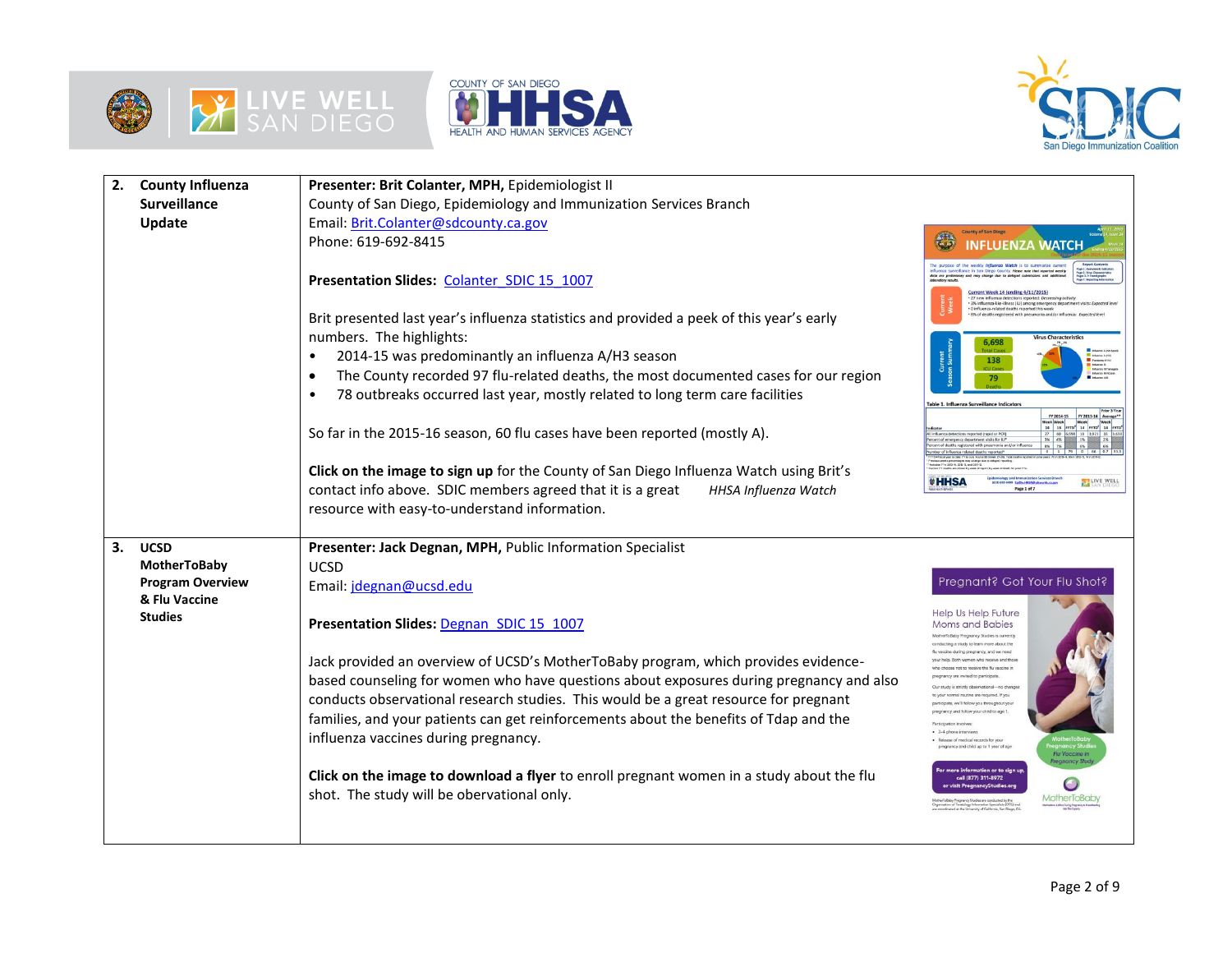





| 4. | Community<br>Immunization |                | We asked volunteers to provide updates on their agency's immunization activities with an emphasis on flu vaccinations.                                                                                                                                       |
|----|---------------------------|----------------|--------------------------------------------------------------------------------------------------------------------------------------------------------------------------------------------------------------------------------------------------------------|
|    | <b>Activities</b>         |                | Nikki Washington from Borrego Health:                                                                                                                                                                                                                        |
|    | <b>Updates</b>            |                | Borrego Health has begun flu vaccinations since Monday and implemented mandatory flu shots for<br>staff in their San Diego and Riverside County sites. They are tracking which employees receive<br>their vaccinations or have a declination.                |
|    |                           |                | They will be part of the 317 Adult Vaccine Pilot, which will allow easier access to underinsured<br>adults                                                                                                                                                   |
|    |                           |                | Lisa Duncan from Family Health Centers of San Diego (FHC):                                                                                                                                                                                                   |
|    |                           |                | Last influenza season, FHC administered over 21,700 flu shots, with the majority from VFC (9,689),<br>followed by state-purchased vaccines (7,228), and private purchases (4,816)                                                                            |
|    |                           | OF SAN DIEG    | FHC integrated mandated staff vaccinations through focal point evaluations, in which performance<br>$\bullet$<br>reviews and pay raises were dependent on documentation of the health order compliance (either<br>proof of vaccination or declination filed) |
|    |                           |                | EHR system prompts immunization reminders during all visits                                                                                                                                                                                                  |
|    |                           |                | FHC has purchased pharmacy grade storage units and is evaluating data loggers                                                                                                                                                                                |
|    |                           |                | FHC is a pilot for the 317 Adult Vaccine Program, which will allow better access to underfunded<br>adults, such as the homeless                                                                                                                              |
|    |                           |                | <b>Heidi Campas-Higgins from Kaiser:</b>                                                                                                                                                                                                                     |
|    |                           | <b>MANENTE</b> | Kaiser Permanente Super Saturday (9/26) at Otay Mesa, Vandever (Mission Valley), La Mesa, and<br>San Marcos vaccinated 6,820 members with the influenza vaccine                                                                                              |
|    |                           |                | The flu clinics were set up as one-stop shops that provided 194 PAPs, 143 Mammograms, 78<br>$\bullet$<br>Retinal Photo, and 184 BP checks                                                                                                                    |
|    |                           |                | New addition this year are weekend hours at the 4 large clinic vacci-centers (Otay Mesa, Vandever,<br>La Mesa, San Marcos)                                                                                                                                   |
|    |                           |                | Kaiser will be part of a pilot to vaccinate school-aged children in partnership with VFC, HHSA, and<br>San Diego Unified School District. All students will be in SDIR.                                                                                      |
|    |                           |                |                                                                                                                                                                                                                                                              |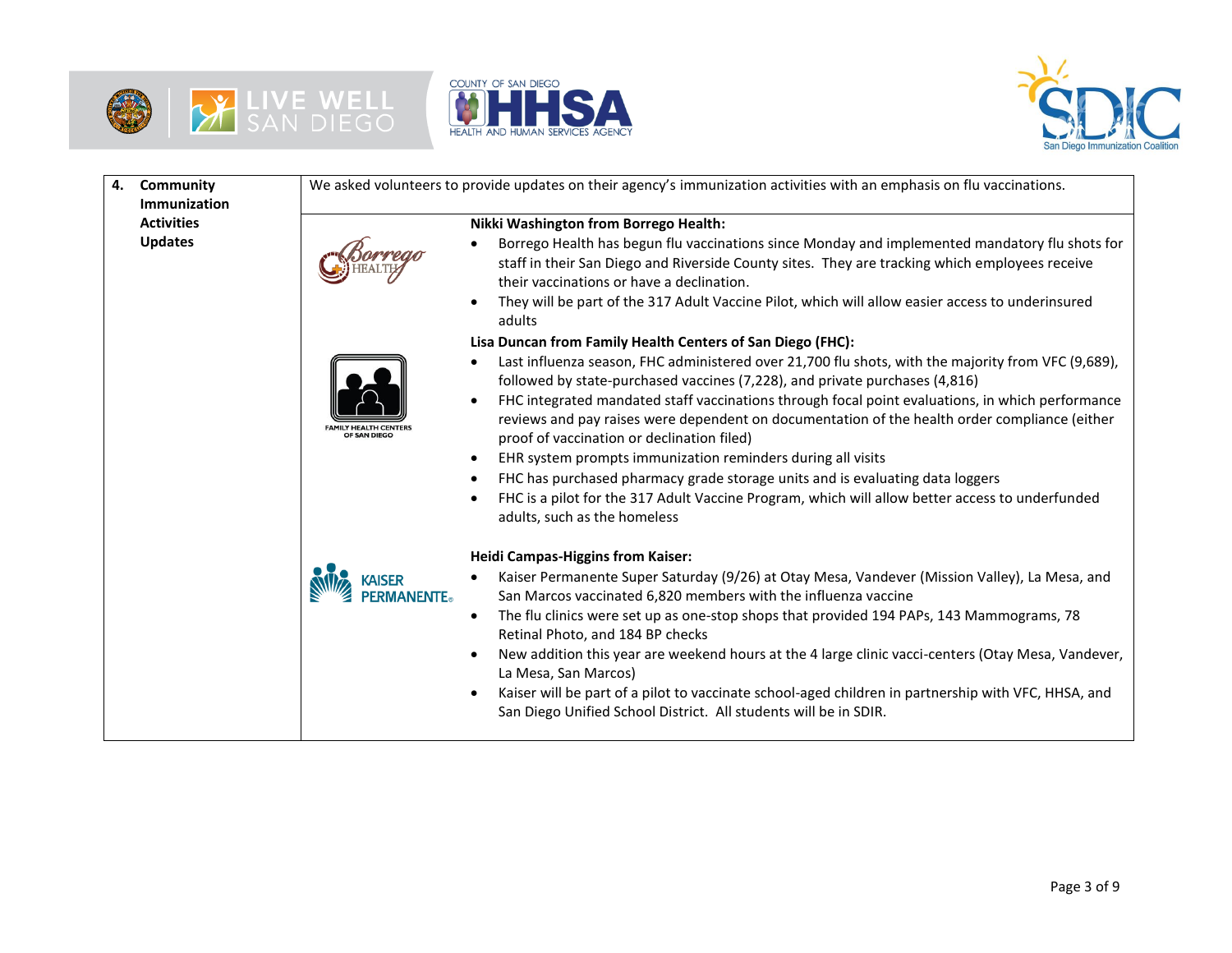





|                      | Les Amarillas and Eric Estey from Neighborhood Healthcare (NHC):                                                                              |  |  |  |  |
|----------------------|-----------------------------------------------------------------------------------------------------------------------------------------------|--|--|--|--|
|                      | NHC has begun to vaccinate its employees                                                                                                      |  |  |  |  |
|                      | NHC focuses on rural areas of San Diego (e.g. El Cajon, Descanso, Hemet), and there is prevalent<br>vaccine resistance from community members |  |  |  |  |
|                      | They would like educational materials about West Nile virus                                                                                   |  |  |  |  |
|                      | NEIGHBORHOOD HEALTHCARE<br>Chaldean materials would also be helpful                                                                           |  |  |  |  |
|                      |                                                                                                                                               |  |  |  |  |
|                      | Many of the attendees provided suggestions to address some of the problems above. For example,                                                |  |  |  |  |
|                      | Headstart programs can be a strong ally to educate vaccine-hesitant parents. Also, NHCare employees                                           |  |  |  |  |
|                      | can be role models with flu vaccinations because the community will look up to them as credible                                               |  |  |  |  |
|                      | sources of information and health behavior.                                                                                                   |  |  |  |  |
|                      |                                                                                                                                               |  |  |  |  |
|                      | Luanne Arangio-Law from Palomar Health:                                                                                                       |  |  |  |  |
|                      | So far provided 1300 vaccinations through 9 clinics                                                                                           |  |  |  |  |
|                      | Expanded services to 7 days a week                                                                                                            |  |  |  |  |
|                      | Provides essential needs during flu clinics, such as shoes for low income individuals                                                         |  |  |  |  |
|                      |                                                                                                                                               |  |  |  |  |
|                      | In addition, Angelic Palomino from UCSD/Refugee Health Assessment Program at Catholic Charities requested assistance in                       |  |  |  |  |
|                      | finding or creating immunization information for "No Shot, No School" in Arabic. She would also like influenza information for                |  |  |  |  |
|                      | families to read, and not just hear it from us, reinforce message. Most of her populations are from Afghanistan, Iraq, Somalia,               |  |  |  |  |
|                      | Ethiopia, Cuba, Burma, and few from Vietnam. Languages most needed: Farsi, Arabic, Somali, and Swahili.                                       |  |  |  |  |
|                      |                                                                                                                                               |  |  |  |  |
| Iz Branch<br>5.      | Presenter: Melissa Thun, RN, BSN, Public Health Nurse Supervisor                                                                              |  |  |  |  |
| <b>Announcements</b> | San Diego Immunization Program                                                                                                                |  |  |  |  |
|                      |                                                                                                                                               |  |  |  |  |
|                      | Presentation Slides: Thun SDIC 15 1007                                                                                                        |  |  |  |  |
|                      |                                                                                                                                               |  |  |  |  |
|                      | Please note that the Health Officer Order for Mandatory Influenza Vaccination Program or Masking of Health Care Personnel is                  |  |  |  |  |
|                      | still in effect. It applies to persons who work within a health care environment.                                                             |  |  |  |  |
|                      |                                                                                                                                               |  |  |  |  |
|                      |                                                                                                                                               |  |  |  |  |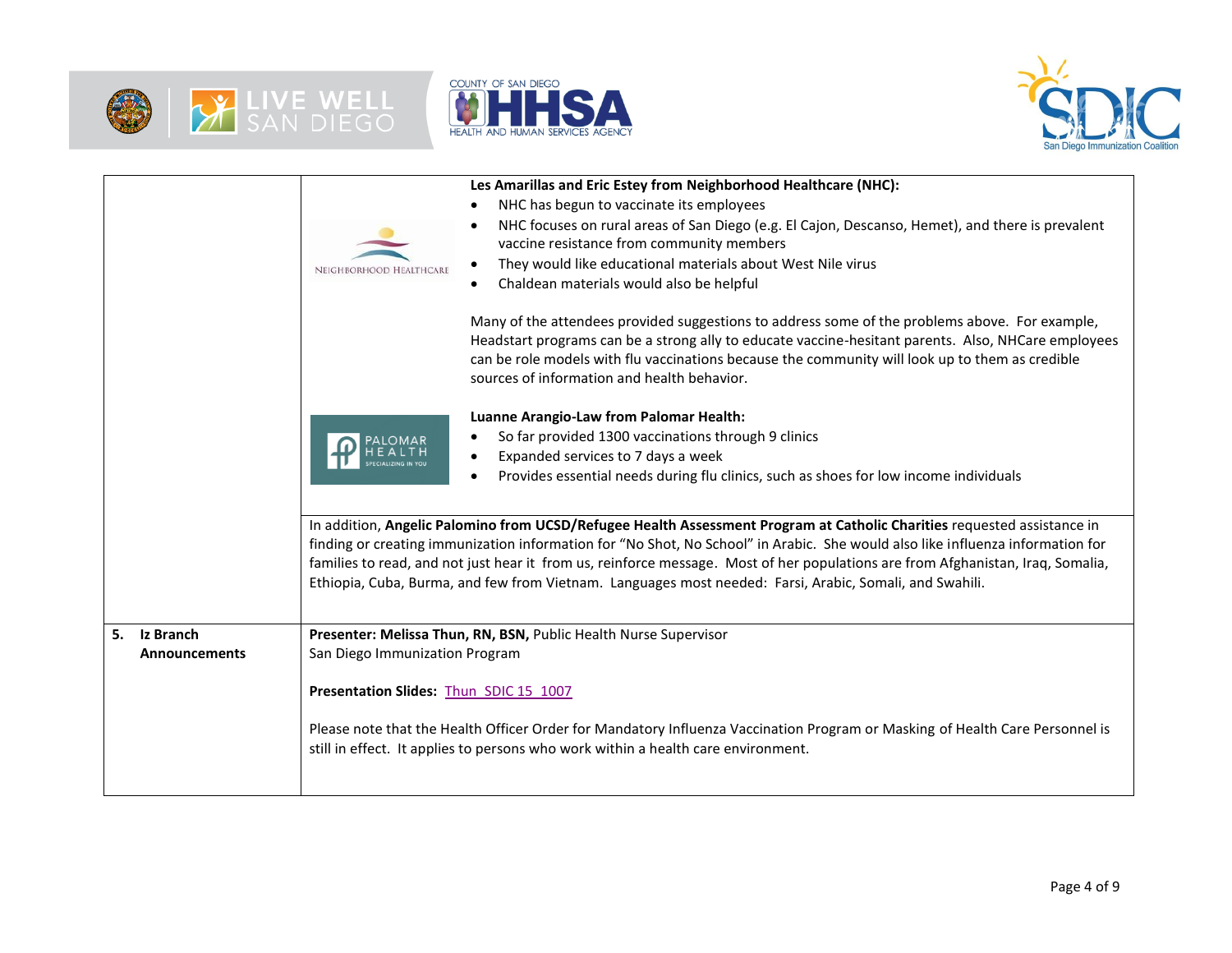





| 6. | <b>CDPH Iz Branch</b> | Presenter: Colleen Mallen, MPH, Senior Field Representative                                                              |  |  |  |  |  |
|----|-----------------------|--------------------------------------------------------------------------------------------------------------------------|--|--|--|--|--|
|    | <b>Updates</b>        | California Department of Public Health                                                                                   |  |  |  |  |  |
|    |                       |                                                                                                                          |  |  |  |  |  |
|    |                       | Presentation Slides: Mallen_SDIC 15_1007                                                                                 |  |  |  |  |  |
|    |                       |                                                                                                                          |  |  |  |  |  |
|    |                       | Colleen gave updates related to VFC:                                                                                     |  |  |  |  |  |
|    |                       | HPV <sub>9</sub>                                                                                                         |  |  |  |  |  |
|    |                       | 1.<br>Has been available from VFC for several months                                                                     |  |  |  |  |  |
|    |                       | ACIP Recommends HPV 9 for males and females 9-26 years old (VFC eligibility applies)                                     |  |  |  |  |  |
|    |                       | HPV rates are very low in California. Do not miss an opportunity to vaccinate                                            |  |  |  |  |  |
|    |                       |                                                                                                                          |  |  |  |  |  |
|    |                       | Meningococcal Serogroup B (MenB)<br>2.                                                                                   |  |  |  |  |  |
|    |                       | VFC eligibility: Ages 10 through 18 years at increased risk for meningococcal disease attributable to serogroup B1,      |  |  |  |  |  |
|    |                       | VFC-eligible children aged 16 through 18 years without high-risk conditions may also be vaccinated                       |  |  |  |  |  |
|    |                       | For more info, please refer to the following VFC letter: http://eziz.org/assets/docs/vfcletter 2015 8 MenB.pdf           |  |  |  |  |  |
|    |                       |                                                                                                                          |  |  |  |  |  |
|    |                       | Bexsero <sup>®</sup> and Trumenba <sup>®</sup>                                                                           |  |  |  |  |  |
|    |                       | Not interchangeable<br>$\bullet$                                                                                         |  |  |  |  |  |
|    |                       | Different dosing schedules                                                                                               |  |  |  |  |  |
|    |                       | Choose 1 brand                                                                                                           |  |  |  |  |  |
|    |                       | <b>Document Brand</b>                                                                                                    |  |  |  |  |  |
|    |                       | VIS available                                                                                                            |  |  |  |  |  |
|    |                       | They are special order vaccines                                                                                          |  |  |  |  |  |
|    |                       | Flu Vaccine Supply: For flu vaccine supply update, please refer to eziz.org, vaccine order status<br>3.                  |  |  |  |  |  |
|    |                       |                                                                                                                          |  |  |  |  |  |
|    |                       | Key Clinic Staff Change Request Form<br>4.                                                                               |  |  |  |  |  |
|    |                       | Any changes to Provider of Record, Provider of Record Designee, Vaccine Coordinator, Vaccine Coordinator Back-up must be |  |  |  |  |  |
|    |                       | reported to VFC immediately                                                                                              |  |  |  |  |  |
|    |                       | New staff must complete required training on eziz.org<br>$\bullet$                                                       |  |  |  |  |  |
|    |                       | Complete this form and fax to VFC: http://eziz.org/assets/docs/IMM-1166.pdf4                                             |  |  |  |  |  |
|    |                       |                                                                                                                          |  |  |  |  |  |
|    |                       | Return / Transfers<br>5.                                                                                                 |  |  |  |  |  |
|    |                       | Providers are now able able to report vaccine as wastage on a return / transfer form                                     |  |  |  |  |  |
|    |                       | Provider are able to request return shipping label by email<br>$\bullet$                                                 |  |  |  |  |  |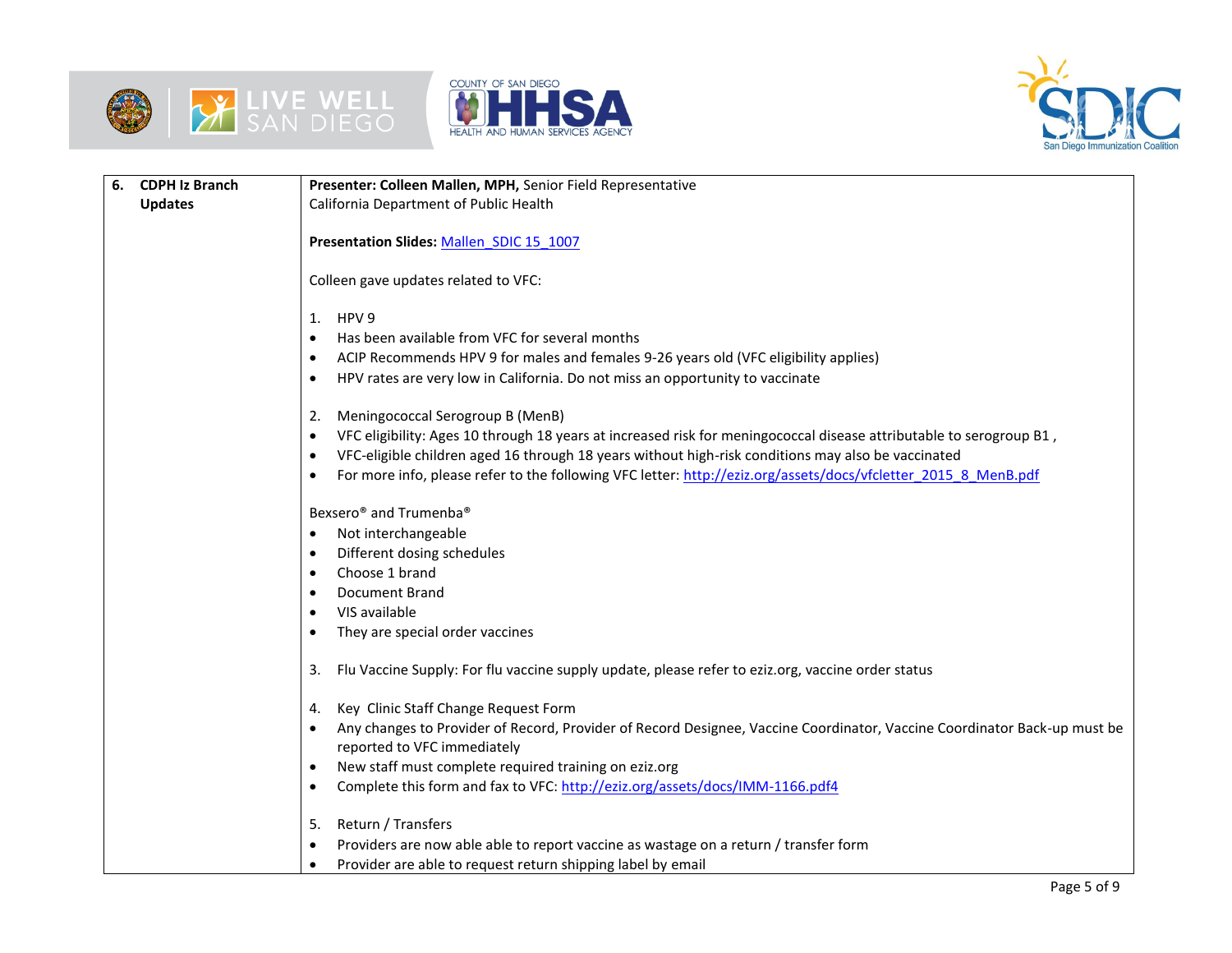

т

Г





٦

|                        | <b>Temperature Monitoring</b><br>6.<br>Document current, min & max twice daily on VFC supplied temp logs<br>$\bullet$<br>Follow directions on the temperature logs for out of range temperatures. This applies for min and max<br>$\bullet$<br>Use the supplemental page to document any actions taken or any changes in equipment being used<br>$\bullet$<br>Remember:<br>Temperature logs are legal documents.<br>$\circ$<br>If it's not documented, it didn't happen<br>$\circ$ |
|------------------------|------------------------------------------------------------------------------------------------------------------------------------------------------------------------------------------------------------------------------------------------------------------------------------------------------------------------------------------------------------------------------------------------------------------------------------------------------------------------------------|
|                        | <b>VFC Program Requirements</b><br>7.<br>Suggest reading program requirements                                                                                                                                                                                                                                                                                                                                                                                                      |
|                        | <b>Digital Data Loggers</b><br>8.                                                                                                                                                                                                                                                                                                                                                                                                                                                  |
|                        | Will be required for VFC providers in the future                                                                                                                                                                                                                                                                                                                                                                                                                                   |
|                        | VFC providers will be able to order data loggers from VFC soon. Check eziz.org for updates<br>$\bullet$                                                                                                                                                                                                                                                                                                                                                                            |
|                        | Providers must sign an agreement                                                                                                                                                                                                                                                                                                                                                                                                                                                   |
|                        | 3 different data loggers available                                                                                                                                                                                                                                                                                                                                                                                                                                                 |
|                        | Start checking if you have access to the following:<br>$\circ$                                                                                                                                                                                                                                                                                                                                                                                                                     |
|                        | Access to an outlet                                                                                                                                                                                                                                                                                                                                                                                                                                                                |
|                        | Ability to use USB drive<br>٠                                                                                                                                                                                                                                                                                                                                                                                                                                                      |
|                        | Ability to download software                                                                                                                                                                                                                                                                                                                                                                                                                                                       |
|                        | Please view/download the slides for detailed information.                                                                                                                                                                                                                                                                                                                                                                                                                          |
| State-purchased<br>7.  | Presenter: Maria "Masha" Djuric, RN, Public Health Nurse                                                                                                                                                                                                                                                                                                                                                                                                                           |
| <b>Vaccine Updates</b> | San Diego Immunization Program                                                                                                                                                                                                                                                                                                                                                                                                                                                     |
|                        |                                                                                                                                                                                                                                                                                                                                                                                                                                                                                    |
|                        | Nancy Knickerbocker, State Influenza Vaccine Coordinator                                                                                                                                                                                                                                                                                                                                                                                                                           |
|                        | San Diego Immunization Program                                                                                                                                                                                                                                                                                                                                                                                                                                                     |
|                        | Presentation Slides: Mallen SDIC 15 1007                                                                                                                                                                                                                                                                                                                                                                                                                                           |
|                        |                                                                                                                                                                                                                                                                                                                                                                                                                                                                                    |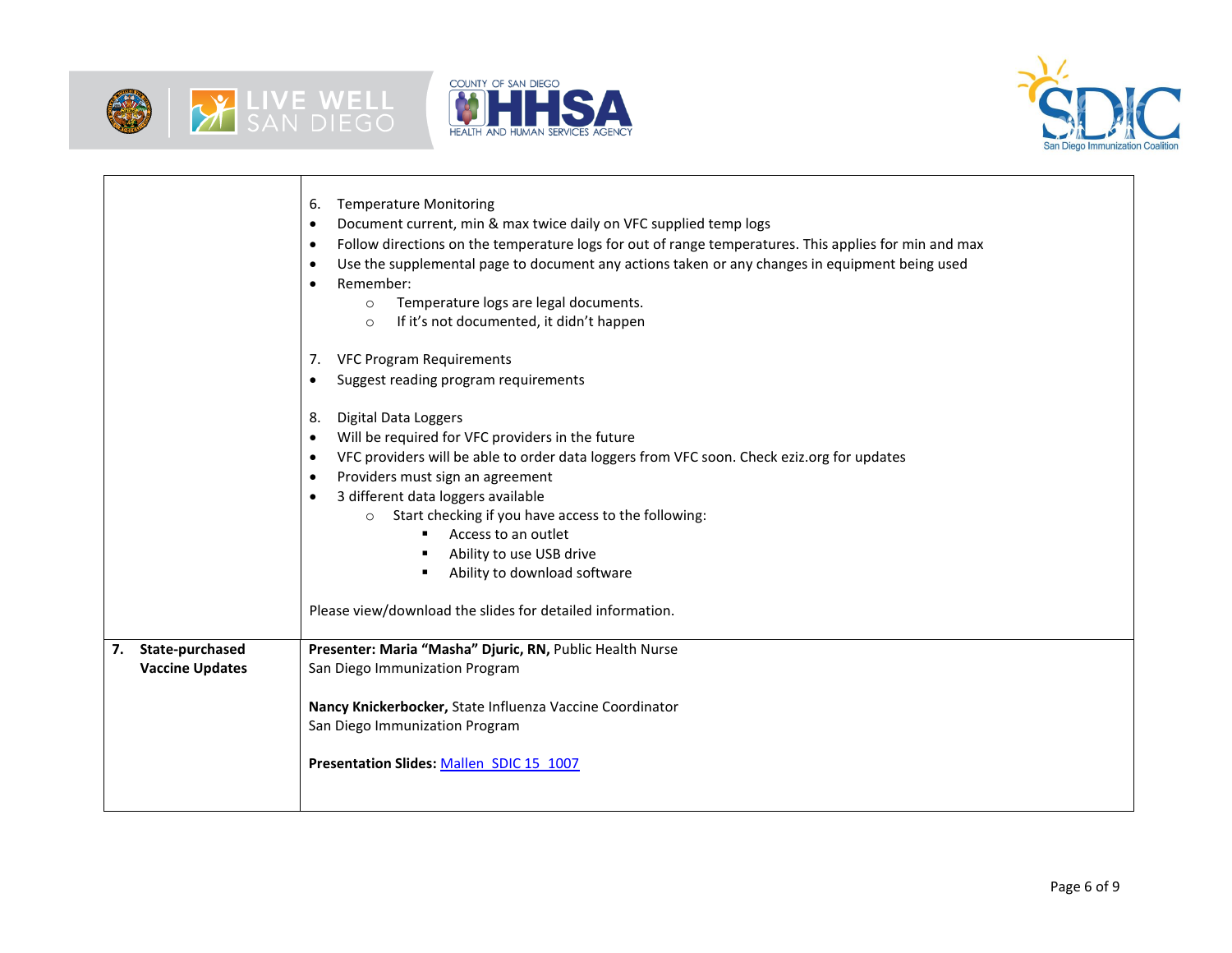





| 8.<br><b>SDIR User Group</b><br><b>Updates</b> | Presenters: Heidi DeGuzman, RN, Program Director<br>San Diego Immunization Program<br>Presentation Slides: DeGuzman SDIC 15 1007<br>It was discovered during the meeting that providers are changing the "Next Due Date" date. We recommend that you do not<br>modify the "Next Due Date." Keep the due date that is automatically generated so that the vaccine forecast calculations will be<br>accurate. If you need to reset it, just delete the date and click the Save button on top. The original vaccine forecasts will appear<br>again.                               |  |  |  |  |
|------------------------------------------------|--------------------------------------------------------------------------------------------------------------------------------------------------------------------------------------------------------------------------------------------------------------------------------------------------------------------------------------------------------------------------------------------------------------------------------------------------------------------------------------------------------------------------------------------------------------------------------|--|--|--|--|
|                                                | Vaccine Forecast<br>Due 10/09/2015<br><b>Waivers</b><br>raindications/Precautions<br><b>Disease History</b><br><b>IPV</b><br>MMR<br><b>Add Iz from History</b><br><u>Hep B</u><br>ΙS<br>Other<br><b>Vaccinator Provide</b><br><u>Varicella</u><br>ite<br><u>Hep A-child</u><br><u>Influenza</u><br>$\sqrt{}$<br>Tdap<br>MCV4<br>$\sqrt{}$<br><b>HPV, NOS</b><br>For vaccine<br>$\sqrt{}$<br>shortage or refusal,<br>click<br>link<br>$ab$ $e$<br>$\sqrt{}$<br>We recommend that you do not manually change<br>$\sqrt{}$<br><b>Next Due Date</b><br>the due date.<br>10/09/2015 |  |  |  |  |
|                                                | <b>UPDATE</b><br>$\sqrt{}$<br>SDIR will calculate the vaccine forecasts for you.<br>Friday<br>$\sqrt{}$<br>October 2015<br>$++:$ Extra<br>SMTWTFS<br>27 28 29 30 1 2 3<br>5 6 7 8 9 10<br>11 12 13 14 15 16 17<br>18 19 20 21 22 23 24<br>25 26 27 28 29 30 31<br>2 3 4 5 6 7                                                                                                                                                                                                                                                                                                  |  |  |  |  |
| <b>Next Meeting</b><br>9.                      | Wed, Dec 2, 2015 from 12:30-3 PM                                                                                                                                                                                                                                                                                                                                                                                                                                                                                                                                               |  |  |  |  |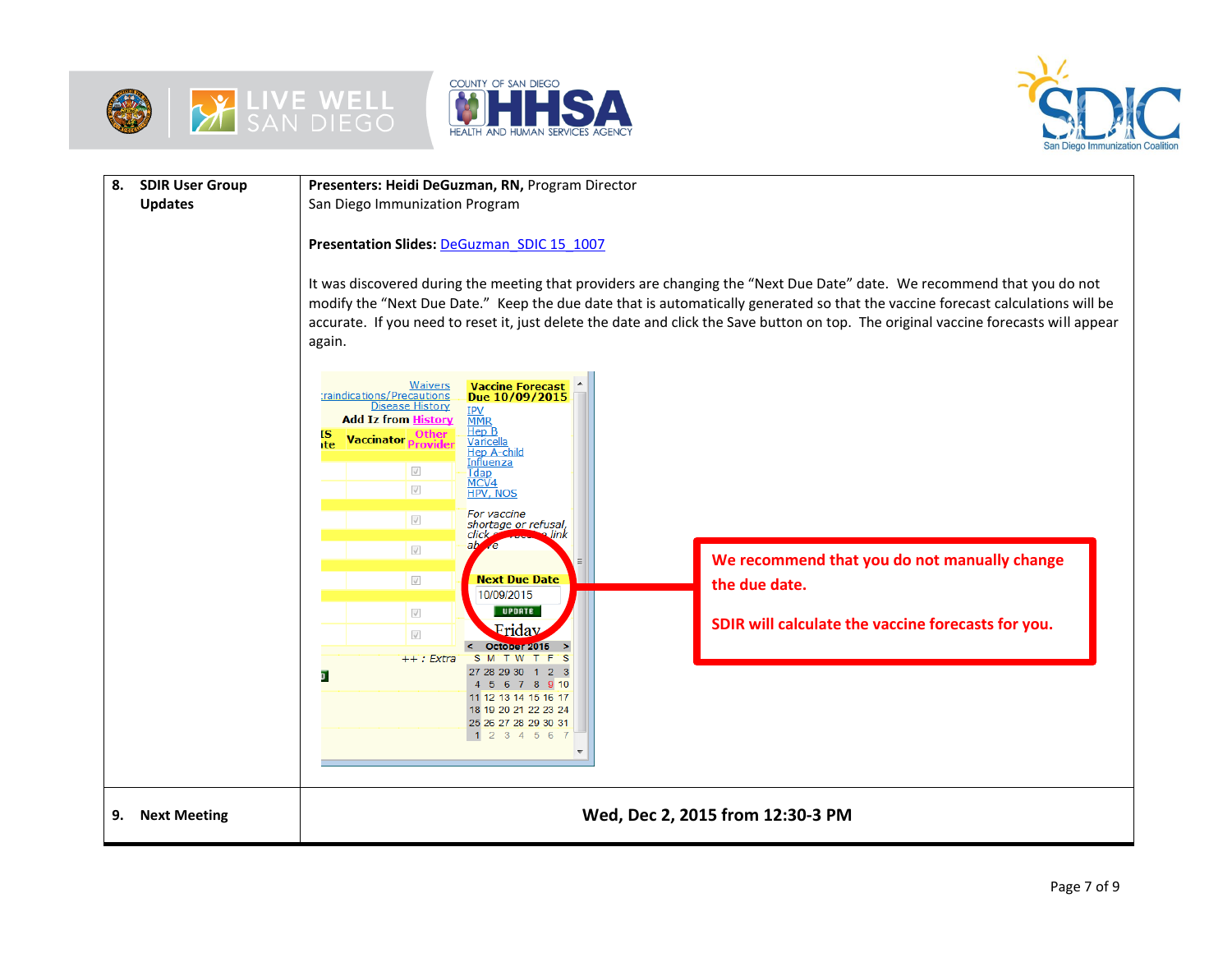





## **Addendum: SDIC Meeting Attendees (All) October 7, 2015**







**San Diego Immunization Coalition General Meeting**

**Service Delivery San Diego Immunization Registry User Group**

| <b>Date</b> | <b>Attending?</b>         |    |    | <b>Last Name</b> | <b>First Name</b> | <b>Organization/Business</b> | <b>Status</b> |
|-------------|---------------------------|----|----|------------------|-------------------|------------------------------|---------------|
|             | 1.                        | 2. | 3. |                  |                   |                              |               |
| 10/7/15     |                           | X  | X  | Alser            | Margaret          | <b>NCPHC</b>                 |               |
| 10/7/15     | X                         | X  | X  | Alvarez          | Carmen            | <b>SDFC</b>                  | <b>New</b>    |
| 10/7/15     | $\boldsymbol{\mathsf{x}}$ |    |    | <b>Amarillas</b> | Les               | <b>NHC</b>                   |               |
| 10/7/15     | X                         | X  |    | Baba             | David             | Pfizer                       |               |
| 10/7/15     | X                         | X  |    | Bernal           | Florence          | <b>HHSA</b>                  |               |
| 10/7/15     | X                         | X  | X  | Beronilla        | Eugene            | SDIP                         |               |
| 10/7/15     | X                         | X  |    | <b>Bolter</b>    | Harrison          | SDIP                         |               |
| 10/7/15     | X                         | X  | X  | Cabrera          | Jessica           | <b>IBHC</b>                  |               |
| 10/7/15     | X                         | X  |    | Campas-Higgins   | Heidi             | Kaiser                       |               |
| 10/7/15     | $\boldsymbol{\mathsf{x}}$ | X  | X  | Canoy            | Martha            | <b>NIPH</b>                  |               |
| 10/7/15     | X                         |    |    | Colanter         | <b>Brit</b>       | <b>HHSA</b>                  |               |
| 10/7/15     | X                         | X  | X  | Cruz             | Adriana           | <b>SDIP</b>                  |               |
| 10/7/15     | X                         | X  | X  | Curry            | Angel             | <b>NCPHC</b>                 | <b>New</b>    |
| 10/7/15     | $\boldsymbol{\mathsf{x}}$ | X  | X  | Dar              | Josie             | <b>CRPHC</b>                 |               |
| 10/7/15     | X                         | X  | x  | DeGuzman         | Heidi             | SDIP                         |               |
| 10/7/15     | X                         | X  |    | Duncan           | Lisa              | <b>FHCSD</b>                 |               |
| 10/7/15     | X                         |    |    | Estey            | Eric              | <b>NHC</b>                   | New           |
| 10/7/15     | X                         | X  |    | Faure            | Farrah            | Pfizer                       |               |